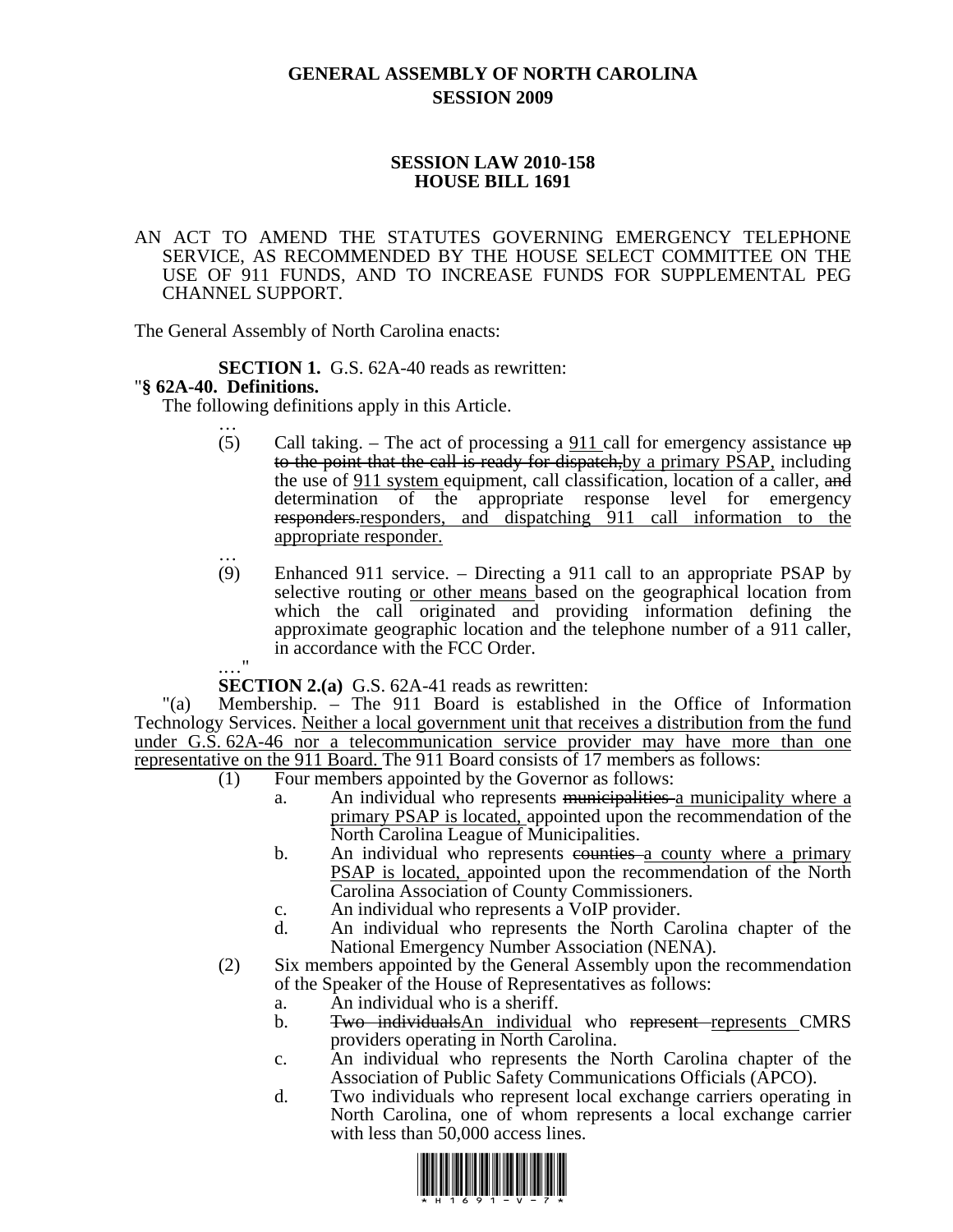- e. A fire chief with experience operating or supervising a PSAP, appointed upon the recommendation of the North Carolina Firemen's Association.
- (3) Six members appointed by the General Assembly upon the recommendation of the President Pro Tempore of the Senate as follows:
	- a. An individual who is a chief of police.
	- b. Two individuals who represent CMRS providers operating in North Carolina.
	- c. An individual who represents the North Carolina chapter of the National Emergency Number Association (NENA). A Rescue or Emergency Medical Services Chief with experience operating or supervising a PSAP, appointed upon the recommendation of the North Carolina Association of Rescue and Emergency Medical Services.
	- d. Two individuals who represent local exchange carriers operating in North Carolina, one of whom represents a local exchange carrier with less than 200,000 access lines.
- (4) The State Chief Information Officer or the State Chief Information Officer's designee, who serves as the chair.

(b) Term. – A member's term is four years. No member may serve more than two terms. Members remain in office until their successors are appointed and qualified. Vacancies are filled in the same manner as the original appointment. The Governor may remove any member for misfeasance, malfeasance, or nonfeasance in accordance with G.S. 143B-13(d). .…"

**SECTION 2.(b)** Other than the positions removed by this act or individuals prohibited from serving on the Board due to duplicate representation prohibited by this act, the existing members of the 911 Board shall continue to serve until the expiration of their original terms. An existing member may not be reappointed to the Board if he or she has served two terms on the 911 Board.

**SECTION 3.** G.S. 62A-42 reads as rewritten:

## "**§ 62A-42. Powers and duties of the 911 Board.**

- (a) Duties. The 911 Board has the following powers and duties:
	- … (4) To establish policies and procedures to fund advisory services and training for PSAPs PSAPs, to set operating standards for PSAPs, and to provide funds in accordance with these policies and procedures, policies, procedures, and standards. …
	- (6a) To use funds available to the 911 Board under G.S. 62-47 to pay its obligations incurred for statewide 911 projects. …
	- (8a) To design, create, or acquire printed or Web-based public education materials regarding the proper use of 911.
	- (9) To adopt rules to implement this Article. This authority does not include the regulation of any enhanced 911 service, such as the establishment of technical standards standards for telecommunications service providers to deliver 911 voice and data.

(b) Prohibition. – In no event shall the 911 Board or any other State agency lease, construct, operate, or own a communications network for the purpose of providing 911 service. The 911 Board may pay private sector vendors for provisioning a network for the purpose of providing 911 service.

**SECTION 4.** G.S. 62A-43(d) reads as rewritten:

"(d) Adjustment of Charge. – The 911 Board must monitor the revenues generated by the service charge. If the 911 Board determines that the rate produces revenue that exceeds or is less than in excess of the amount needed, the 911 Board must reducemay adjust the rate. The reduced rate must ensure full cost recovery for voice communications service providers and for primary PSAPs over a reasonable period of time. A change in the amount of the rate becomes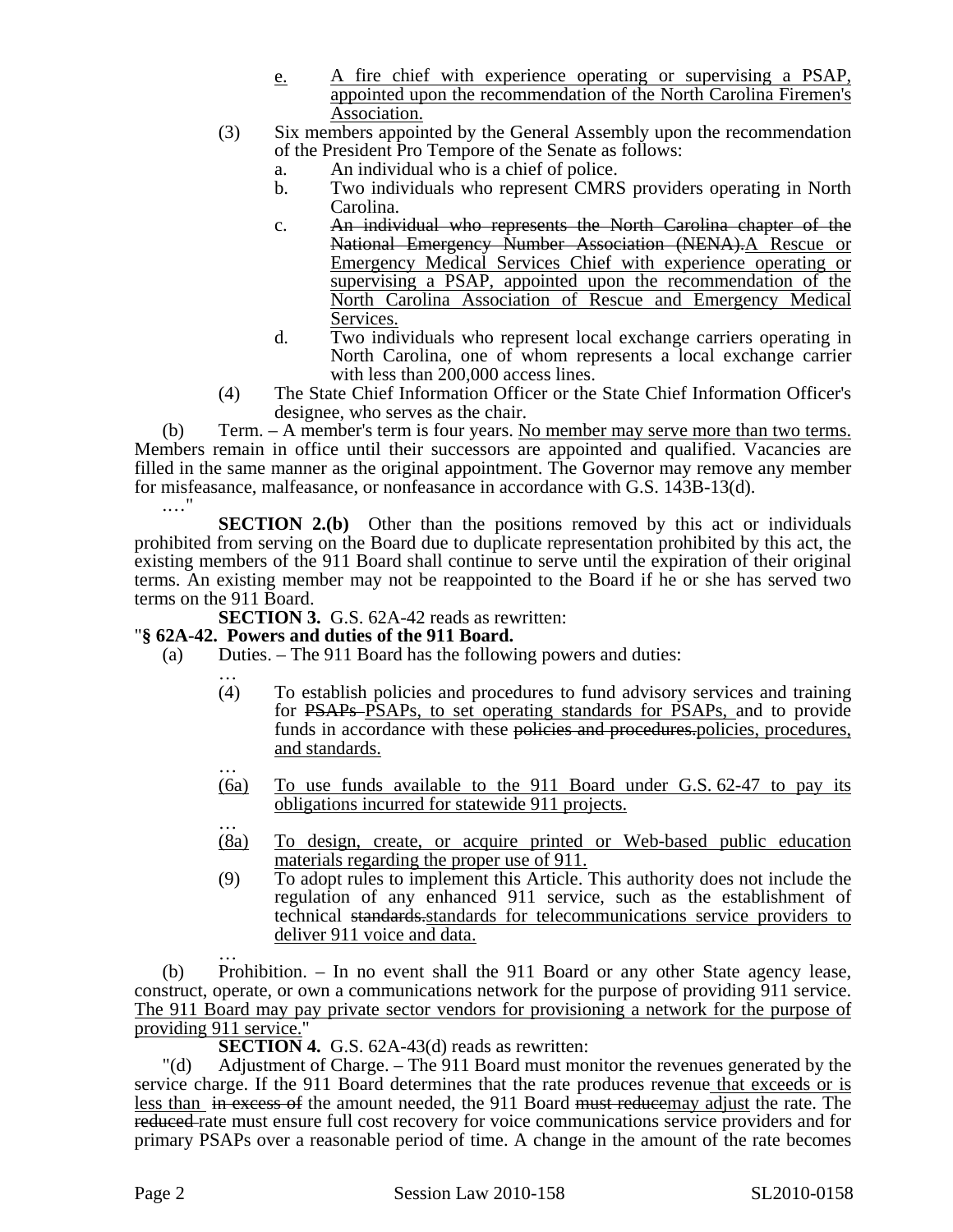effective only on July 1July 1. of an even-numbered year. The 911 Board must notify providers of a change in the rate at least 90 days before the change becomes effective."

**SECTION 5.** G.S. 62A-44(b) reads as rewritten:

"(b) Allocation of Revenues. – The 911 Board may deduct and retain for its administrative expenses  $up$  to one percent  $(1%)$  a percentage of the total service charges remitted to it under G.S. 62A-43 for deposit in the 911 Fund. The percentage may not exceed two percent (2%). The percentage is one percent (1%) unless the 911 Board sets the percentage at a different amount. The 911 Board must monitor the amount of funds required to meet its financial commitment to provide technical assistance to primary PSAPs and set the rate at an amount that enables the 911 Board to meet this commitment. The remaining revenues remitted to the 911 Board for deposit in the 911 Fund are allocated as follows:

- (1) A percentage of the funds remitted by CMRS providers to the 911 Fund are allocated for reimbursements to CMRS providers pursuant to G.S. 62A-45.
- (2) A percentage of the funds remitted by CMRS providers and all funds remitted by all other voice communications service providers are allocated for monthly distributions to primary PSAPs pursuant to G.S. 62A-46 and grants to PSAPs pursuant to G.S. 62A-47.
- (3) The percentage of the funds remitted by CMRS providers allocated to CMRS providers and PSAPs shall be set by the 911 Board and may be adjusted by the 911 Board as necessary to ensure full cost recovery for CMRS providers and, to the extent there are excess funds, for distributions to primary PSAPs."
- **SECTION 6.** G.S. 62A-45(c) reads as rewritten:

"(c) Grant Reallocation. – If the amount of reimbursements to CMRS providers by the 911 Board for a fiscal year is less than the amount of funds allocated for reimbursements to CMRS providers for that fiscal year, the 911 Board may reallocate part or all of the excess amount to the PSAP Grant and Statewide 911 Projects Account established under G.S. 62A-47. The 911 Board may reallocate funds under this subsection only once each calendar year and may do so only within the three-month period that follows the end of the fiscal year. If the 911 Board reallocates more than a total of three million dollars (\$3,000,000) to the PSAP Grant and Statewide 911 Projects Account in a calendar year, it must consider reducing the amount of the service charge in G.S. 62A-44 to reflect more accurately the underlying costs of providing 911 system services.

The 911 Board must make the following findings before it reallocates funds to the PSAP Grant and Statewide 911 Projects Account:

- (1) There is a critical need for additional funding for PSAPs in rural or high-cost areas to ensure that enhanced 911 service is deployed throughout the State.
- (2) The reallocation will not impair cost recovery by CMRS providers.
- (3) The reallocation will not result in the insolvency of the 911 Fund."

**SECTION 7.(a)** G.S. 62A-46(a) reads as rewritten:

"(a) Monthly Distribution. – The 911 Board must make monthly distributions to primary PSAPs from the amount allocated to the 911 Fund for PSAPs. A PSAP is not eligible for a distribution under this section unless it provides enhanced 911 service and received distributions from the 911 Board in the 2008-2009 fiscal year. The Board must comply with all of the following:

- (1) Administration. The Board must notify PSAPs of the estimated distributions no later than December 31 of each year. The Board must determine actual distributions no later than June 1 of each year. The Board must determine a method for establishing distributions that is equitable and sustainable and that ensures distributions for eligible operating costs and anticipated increases for all funded PSAPs. The Board must establish a formula to determine each PSAP's base amount. The formula must be determined and published to PSAPs in the first quarter of the fiscal year preceding the fiscal year in which the formula is used. The Board may not change the funding formula for the base amount more than once every year.
- (2) Reports. The Board must report to the Joint Legislative Commission on Governmental Operations, the Revenue Laws Study Committee, and the Joint Legislative Utility Review Committee within 45 days of a change in the funding formula. The report must contain a description of the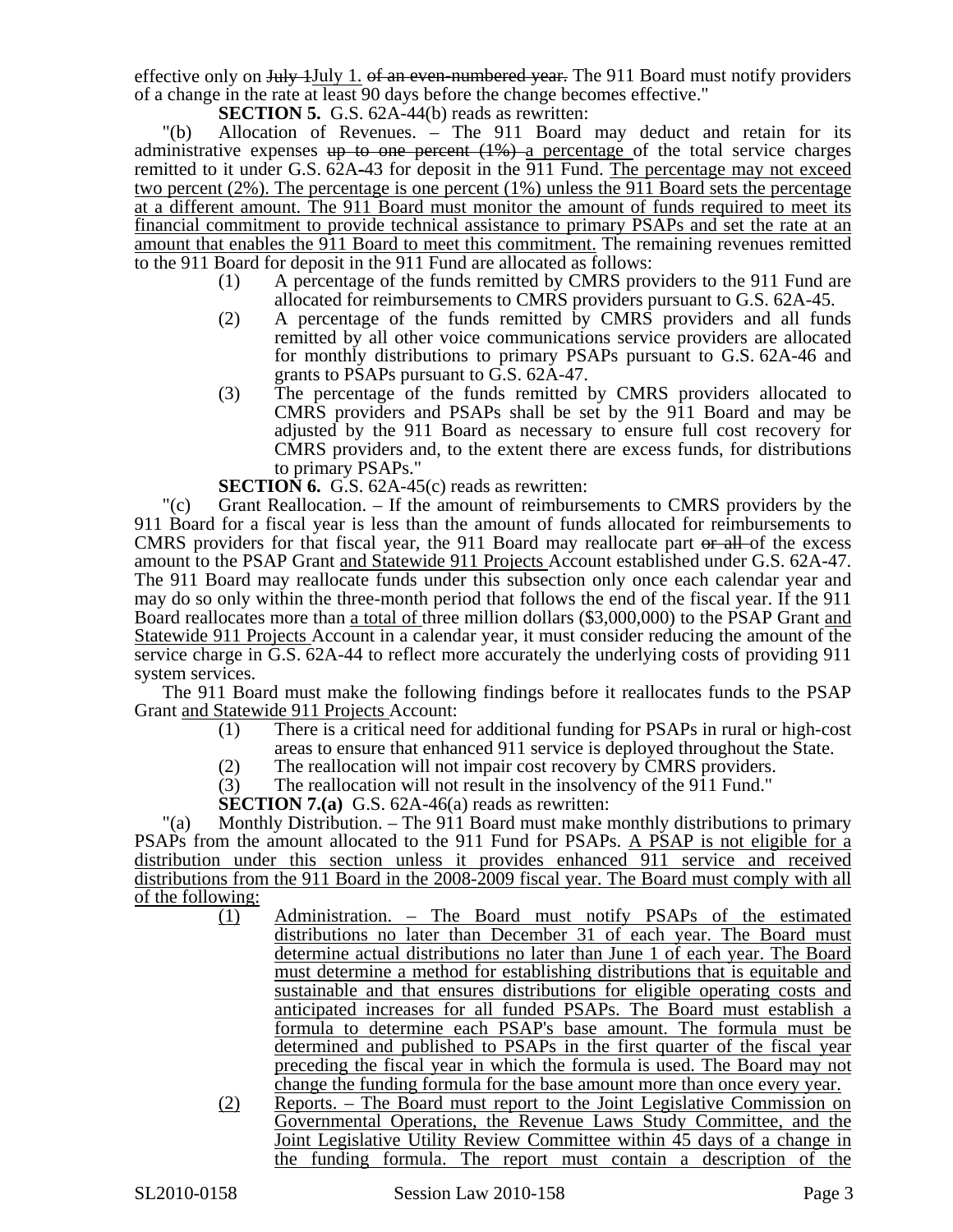differences in the old and new formulas and the projected distributions to each PSAP from the new formula.

- (3) Formula. The funding formula established by the Board must consider all of the following:
	- a. The population of the area served by a PSAP.
	- b. PSAP reports and budgets, disbursement histories, and historical costs.
	- c. PSAP operations, 911 technologies used by the PSAP, compliance with operating standards of the 911 Board, level of service a PSAP delivers dispatching fire, emergency medical services, law enforcement, and Emergency Medical Dispatch.
	- d. The tier designation of the county in which the PSAP is located as designated in G.S. 143B-437.08.
	- e. Any interlocal government funding agreement between a primary PSAP and a secondary PSAP, if the secondary PSAP was in existence as of June 1, 2010, receives funding under the agreement, and is within the service area of the primary PSAP.
	- Any other information the Board considers relevant.
- (4) Additional distributions. In the first quarter of the Board's fiscal year, the Board must determine whether payments to PSAPs during the preceding fiscal year exceeded or were less than the eligible costs incurred by each PSAP during the fiscal year. If a PSAP receives less than its eligible costs in any fiscal year, the Board may increase a PSAP's distribution in the following fiscal year above the base amount as determined by the formula to meet the estimated eligible costs of the PSAP as determined by the Board. The Board may not distribute less than the base amount to each PSAP except as provided in subsection (b1) of this section. The Board must provide a procedure for a PSAP to request a reconsideration of its distribution or eligible expenses.

The amount to be distributed to each primary PSAP is the sum of the following:

- (1) The PSAP's base amount. The PSAP's base amount is the amount the PSAP received in the fiscal year ending June 30, 2007, and deposited in the Emergency Telephone System Fund of its local governing entity, as reported to the State Treasurer's Office, Local Government Division.
- (2) The PSAP's per capita amount. The PSAP's per capita amount is the PSAP's per capita share of the amount designated by the Board under subsection (b) of this section for the per capita distribution. The 911 Board must use the most recent population estimates certified by the State Budget Officer in making the per capita distribution under this subdivision. A PSAP is not eligible for a distribution under this subdivision unless it provides enhanced 911 service."

**SECTION 7.(b)** G.S. 62A-46 is amended by adding a new subsection to read:

"(b1) Carryforward. – A PSAP may carry forward distributions for eligible expenditures for capital outlay, capital improvements, or equipment replacement. Amounts carried forward to the next fiscal year from distributions made by the 911 Board may not be used to lower the distributions in subsection (a) of this section unless the amount is greater than twenty percent (20%) of the average yearly amount distributed to the PSAP in the prior two years. The 911 Board may allow a PSAP to carry forward a greater amount without changing the PSAP's distribution.

**SECTION 7.(c)** G.S. 62A-46(c) reads as rewritten:

"(c) Use of Funds. – A PSAP that receives a distribution from the 911 Fund may not use the amount received to pay for the lease or purchase of real estate, cosmetic remodeling of emergency dispatch centers, hiring or compensating telecommunicators, or the purchase of mobile communications vehicles, ambulances, fire engines, or other emergency vehicles. Distributions received by a PSAP may be used only to pay for the following:

(1) The lease, purchase, or maintenance of emergency telephone equipment, including necessary computer hardware, software, and database provisioning, addressing, and nonrecurring costs of establishing a 911 system.of: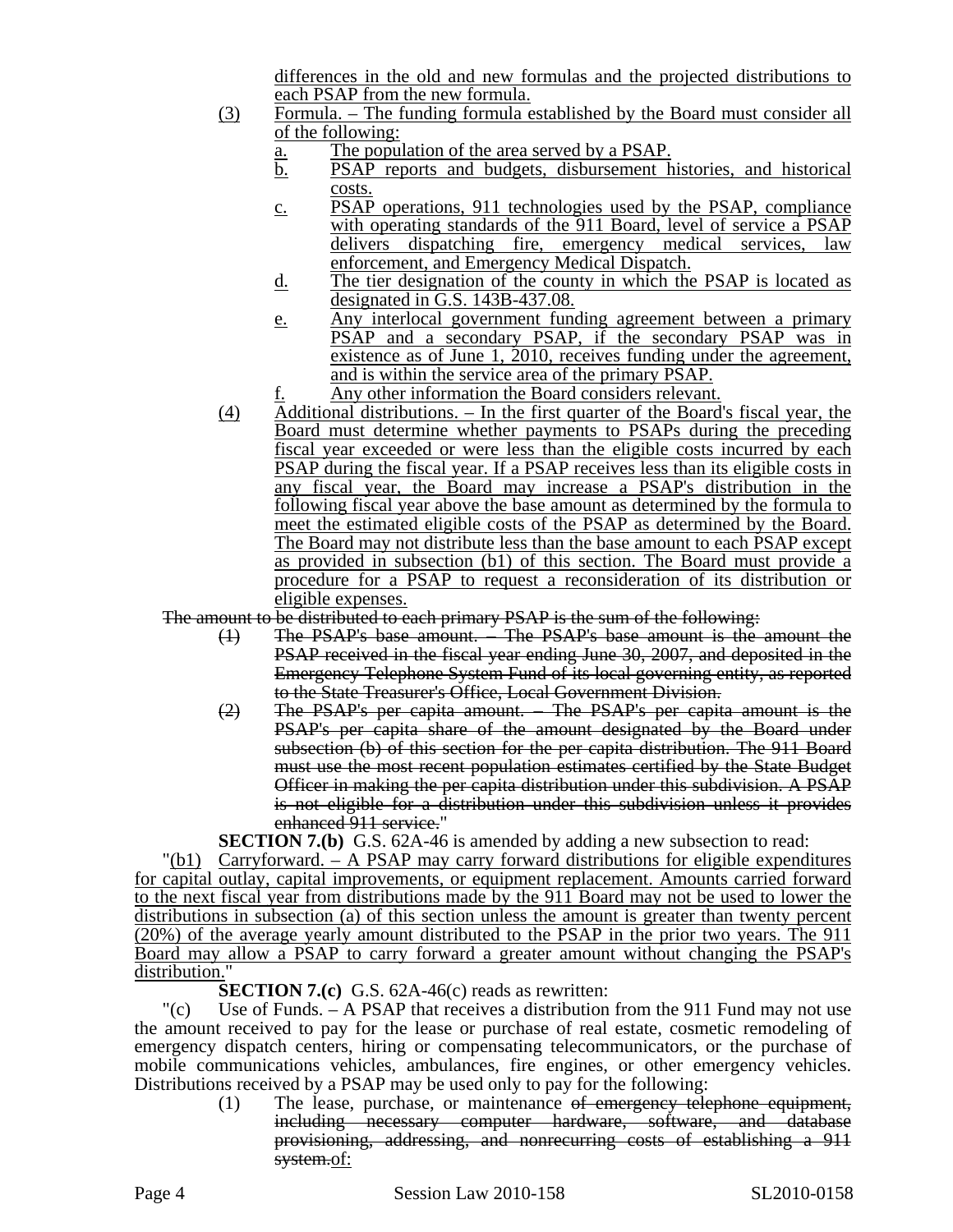- a. Emergency telephone equipment, including necessary computer hardware, software, and database provisioning.
- 
- <u>b.</u> Addressing.<br>
<u>C.</u> Telecommun<br>
d. Dispatch eq Telecommunicator furniture.
- Dispatch equipment located exclusively within a building where a PSAP is located, excluding the costs of base station transmitters, towers, microwave links, and antennae used to dispatch emergency call information from the PSAP.
- $\frac{(1a)}{(2)}$  The nonrecurring costs of establishing a 911 system.<br>(2) Expenditures for in-State training of 911 person
- Expenditures for in-State training of 911 personnel regarding the maintenance and operation of the 911 system. Allowable training expenses include the cost of transportation, lodging, instructors, certifications, improvement programs, quality assurance training, and training associated with call taking, and emergency medical, fire, or law enforcement procedures.procedures, and training specific to managing a PSAP or supervising PSAP staff. Training outside the State is not an eligible expenditure unless the training is unavailable in the State or the PSAP documents that the training costs are less if received out-of-state. Training specific to the receipt of 911 calls is allowed only for intake and related call taking quality assurance and improvement. Instructor certification costs and course required prerequisites, including physicals, psychological exams, and drug testing, are not allowable expenditures.
- …."

**SECTION 7.(d)** G.S. 62A-46(e) is amended by adding a new subdivision to read:

"(5) A primary PSAP must comply with the rules, policies, procedures, and operating standards for primary PSAPs adopted by the 911 Board."

**SECTION 7.(e)** Subsection (a) of this section becomes effective July 1, 2010, and applies to distributions by the Board in fiscal years beginning in 2011. Subsection (b) of this section becomes effective July 1, 2011, and applies to distributions made on or after that date. Subsection (d) of this section becomes effective July 1, 2011.

**SECTION 8.** G.S. 62A-47 reads as rewritten:

#### "**§ 62A-47. PSAP Grant and Statewide 911 Projects Account.**

(a) Account Established. – A PSAP Grant and Statewide 911 Projects Account is established within the 911 Fund for the purpose of making grants to PSAPs in rural and other high-cost areas, areas and funding projects that provide statewide benefits for 911 service. The Account consists of revenue allocated by the 911 Board under G.S. 62A-45(c) and G.S. 62A-46.

 (b) Grant Application. – A PSAP may apply to the 911 Board for a grant from the **PSAP Grant-Account.** An application must be submitted in the manner prescribed by the 911 Board. The 911 Board may approve a grant application and enter into a grant agreement with a PSAP if it determines all of the following:

- (1) The costs estimated in the application are reasonable and have been or will be incurred for the purpose of promoting a cost-effective and efficient 911 system.
- (2) The expenses to be incurred by the applicant are consistent with the 911 State Plan.
- (3) There are sufficient funds available in the fiscal year in which the grant funds will be distributed.
- (4) The costs are authorized PSAP costs under  $G.S. 62A-46(e)$ , G.S.  $62A-46(e)$ , or the costs are for consolidating one or more PSAPs with a primary PSAP, or the relocation costs of primary PSAPs, including costs not authorized under G.S. 62A-46(c) and construction costs.

(c) Grant Agreement. – A grant agreement between the 911 Board and a PSAP must include the purpose of the grant, the time frame for implementing the project or program funded by the grant, the amount of the grant, and a provision for repaying grant funds if the PSAP fails to comply with any of the terms of the grant. The amount of the grant may vary among grantees. If the grant is intended to promote the deployment of enhanced 911 service in a rural area of the State, the grant agreement must specify how the funds will assist with this goal. The 911 Board must publish one or more notices each fiscal year advertising the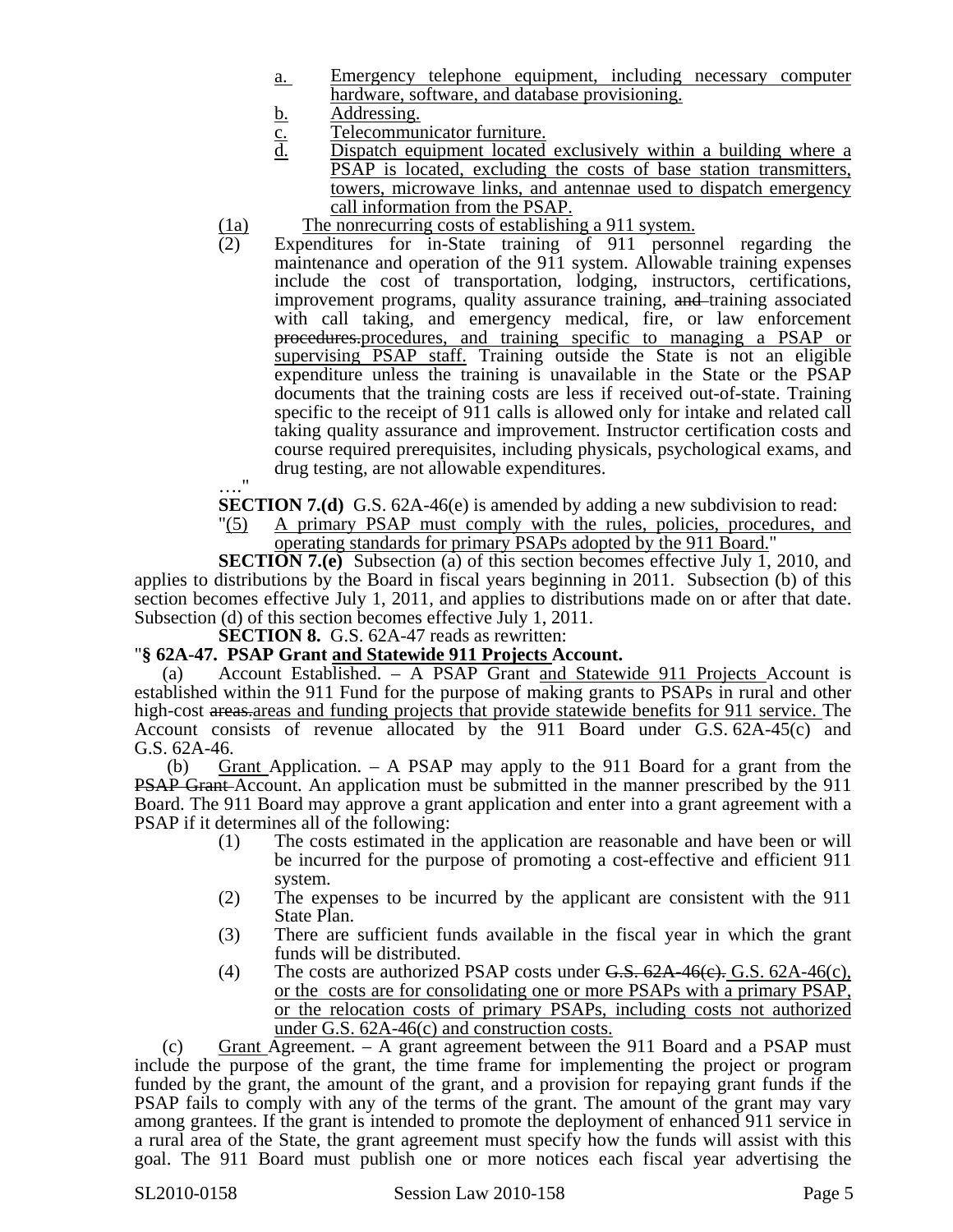availability of grants from the PSAP Grant and Statewide 911 Projects Account and detailing the application process, including the deadline for submitting applications, any required documents specifying costs, either incurred or anticipated, and evidence demonstrating the need for the grant. Any grant funds awarded to PSAPs under this section are in addition to any funds reimbursed under G.S. 62A-46.

(d) Statewide 911 Projects. – The 911 Board may use funds from the Account for a statewide project if the Board determines the project meets all of the following requirements:

- $\frac{(1)}{(2)}$  The project is consistent with the 911 plan.<br>The project is cost-effective and efficient
- The project is cost-effective and efficient when compared to the aggregated costs incurred by primary PSAPs for implementing individual projects.
- (3) The project is an eligible expense under G.S.  $62A-46(c)$ .<br>
(4) The project will have statewide benefit for 911 service."
- The project will have statewide benefit for 911 service."

**SECTION 9.** Fifty percent (50%) of funds in the Emergency Telephone System Fund on the effective date of this act may be used by the local government entity to provide for public safety needs, including costs that are not eligible expenses under G.S. 62A-46. The expenditures must be made in fiscal years 2010-2011 and 2011-2012. A local governing entity is not relieved of any prior obligation incurred for uses authorized by G.S. 62A-46. All other funds in the Emergency Telephone System Fund must be used for eligible expenses under Article 3 of Chapter 62A of the General Statutes.

**SECTION 10.** The House Select Committee on the Use of 911 Funds shall study the funding of secondary PSAPs and whether secondary PSAPs should be eligible to receive distributions from the 911 Board.

**SECTION 11.(a)** G.S. 66-359 is repealed.

**SECTION 11.(b)** G.S. 105-164.44I(b) reads as rewritten:

"(b) Supplemental PEG Channel Support. – G.S. 105-164.44J sets out the requirements for receipt by a county or city of supplemental PEG channel support funds distributed under this subsection. The Secretary must include the applicable amount of supplemental PEG channel support in each quarterly distribution to a county or city. The amount to include is one-fourth of the share of each qualifying PEG channel certified by the city or county under G.S. 105-164.44J. The share of each certified PEG channel is the sum of four million dollars (\$4,000,000) and the amount of any funds returned to the Secretary in the prior fiscal year under G.S. 105-164.44J(d) divided by the number of PEG channels certified under G.S. 105-164.44J.one-fourth of twenty-five thousand dollars (\$25,000) for each qualifying PEG channel certified by the county or city under G.S. 105-164.44J. A county or city may not receive PEG channel support under this subsection for more than three qualifying PEG channels.

The amount of money distributed under this subsection may not exceed two million dollars (\$2,000,000) in a fiscal year, plus the amount of any funds returned to the Secretary in the prior fiscal year under G.S. 105-164.44J(d). If the amount to be distributed for qualifying PEG channels in a fiscal year would otherwise exceed this maximum amount, the Secretary must proportionately reduce the applicable amount distributable for each PEG channel. If the amount to be distributed for qualifying PEG channels in a fiscal year is less than this maximum amount, the Secretary must credit the excess amount to the PEG Channel Fund established in G.S. 66-359. For purposes of this subsection, the term "qualifying PEG channel" has the same meaning as in G.S. 105-164.44J."

**SECTION 11.(c)** G.S. 105-164.44J(b) reads as rewritten:

"(b) Certification. – A county or city must certify to the Secretary by July 15 of each year all of the qualifying PEG channels provided for its use during the preceding fiscal year by a cable service provider under either G.S. 66-357 or an existing agreement. A county or city may not certify more than three qualifying PEG channels. The certification must include all of the following:

- (1) An identification of each channel as a public, an education, or a government channel.
- (2) The name and signature of the PEG channel operator for each channel. If a qualifying PEG channel has more than one PEG channel operator, the county or city must include the name of each operator of the PEG channel. A PEG channel operator may be included on the certification of only one county or city for each type of PEG channel that it operates.
- (3) Any other information required by the Secretary."

Page 6 Session Law 2010-158 SL2010-0158